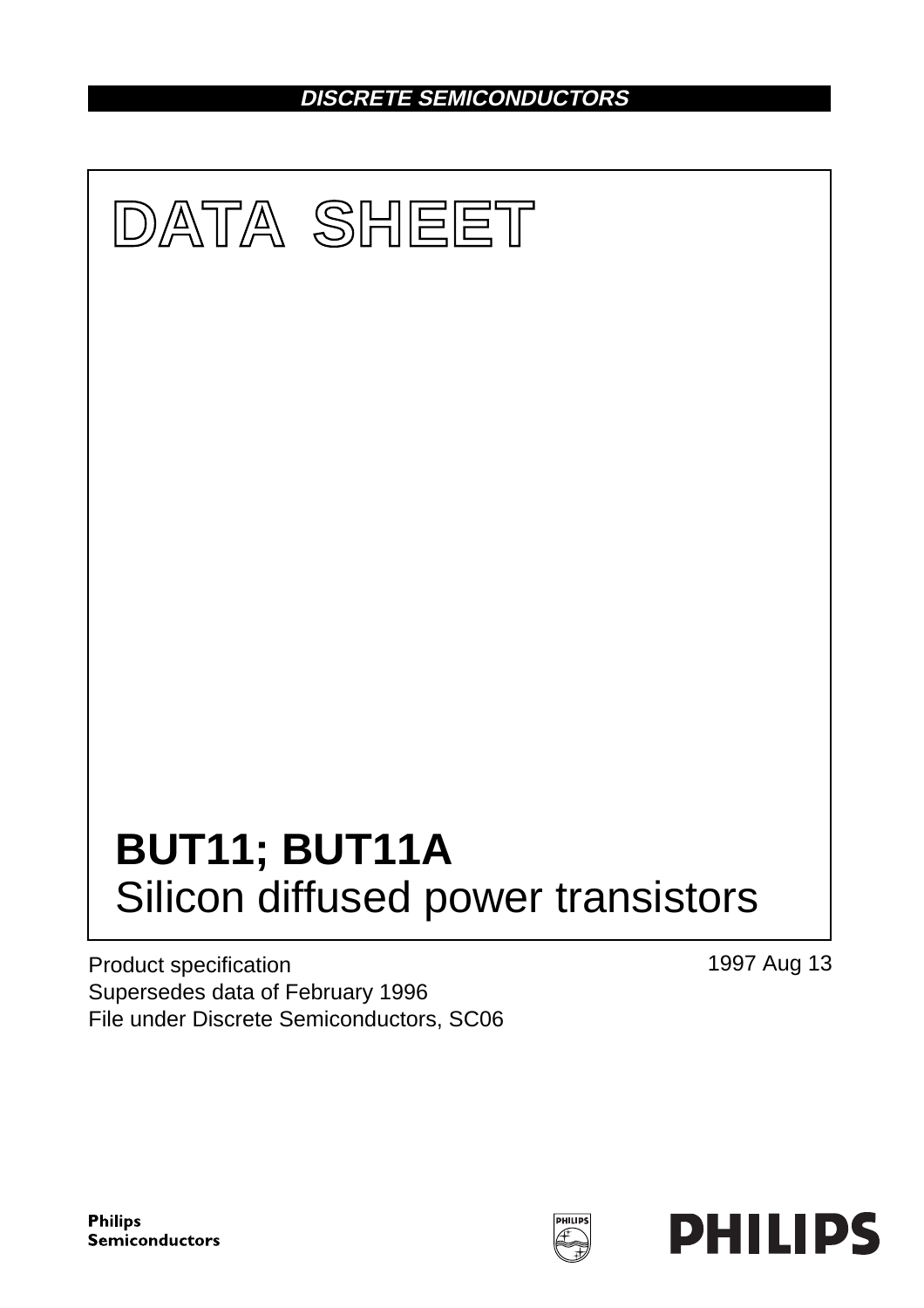## **DESCRIPTION**

High-voltage, high-speed, glass-passivated NPN power transistor in a TO-220AB package.

## **APPLICATIONS**

- Converters
- Inverters
- Switching regulators
- Motor control systems.

## **PINNING**

| PIN | <b>DESCRIPTION</b>                       |
|-----|------------------------------------------|
|     | base                                     |
| 2   | collector; connected to<br>mounting base |
|     | emitter                                  |



## **QUICK REFERENCE DATA**

| <b>SYMBOL</b>           | <b>PARAMETER</b>                     | <b>CONDITIONS</b>                  | MAX. | <b>UNIT</b> |
|-------------------------|--------------------------------------|------------------------------------|------|-------------|
| <b>V<sub>CESM</sub></b> | collector-emitter peak voltage       | $V_{BF} = 0$                       |      |             |
|                         | BUT <sub>11</sub>                    |                                    | 850  | V           |
|                         | BUT <sub>11</sub> A                  |                                    | 1000 | V           |
| V <sub>CEO</sub>        | collector-emitter voltage            | open base                          |      |             |
|                         | BUT <sub>11</sub>                    |                                    | 400  | V           |
|                         | BUT <sub>11</sub> A                  |                                    | 450  |             |
| V <sub>CEsat</sub>      | collector-emitter saturation voltage | see Figs 7 and 9                   | 1.5  | V           |
| $I_{\rm C}$             | collector current (DC)               | see Figs 2 and 4                   | 5    | A           |
| $I_{CM}$                | collector current (peak value)       | see Fig. 4                         | 10   | A           |
| $P_{\text{tot}}$        | total power dissipation              | $T_{\rm mb} \leq 25$ °C; see Fig.3 | 100  | W           |
| $t_{\rm f}$             | fall time                            | resistive load; see Figs 11 and 12 | 0.8  | μs          |

## **THERMAL CHARACTERISTICS**

| <b>SYMBOL</b>  | <b>PARAMETER</b>                                    | <b>VALUE</b> | UNIT |
|----------------|-----------------------------------------------------|--------------|------|
| $R_{th\ j-mb}$ | I thermal resistance from junction to mounting base | ົດຂ<br>ںے.   | K/W  |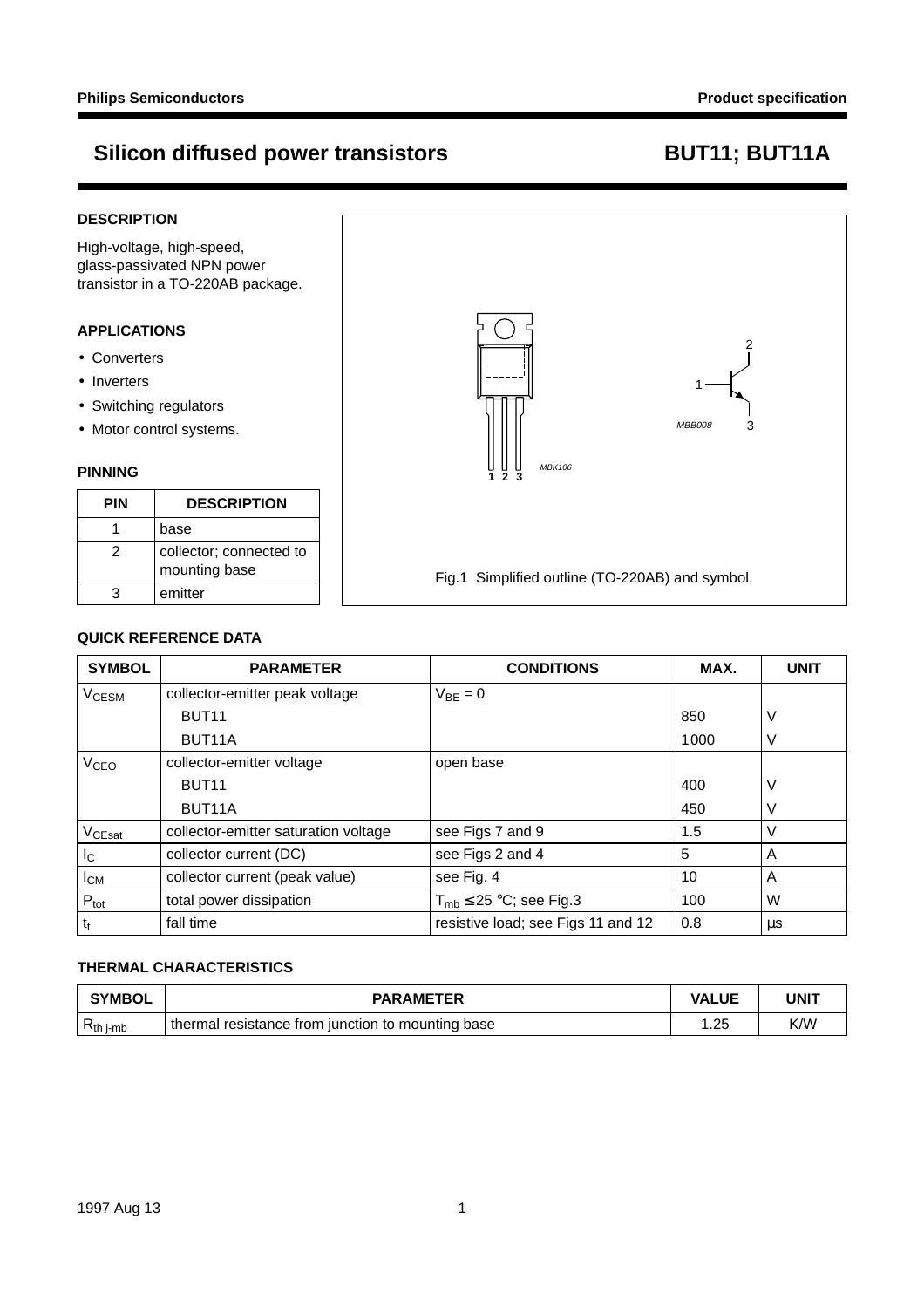## **LIMITING VALUES**

In accordance with the Absolute Maximum Rating System (IEC 134).

| <b>SYMBOL</b>           | <b>PARAMETER</b>               | <b>CONDITIONS</b>              | MIN.            | MAX.   | <b>UNIT</b> |
|-------------------------|--------------------------------|--------------------------------|-----------------|--------|-------------|
| <b>V<sub>CESM</sub></b> | collector-emitter peak voltage | $V_{BF} = 0$                   |                 |        |             |
|                         | BUT <sub>11</sub>              |                                |                 | 850    | V           |
|                         | BUT <sub>11</sub> A            |                                |                 | 1000   | V           |
| <b>V<sub>CEO</sub></b>  | collector-emitter voltage      | open base                      |                 |        |             |
|                         | BUT <sub>11</sub>              |                                | $\qquad \qquad$ | 400    | V           |
|                         | BUT <sub>11</sub> A            |                                |                 | 450    | V           |
| $I_{\rm C}$             | collector current (DC)         | see Figs 2 and 4               | —               | 5      | A           |
| $I_{CM}$                | collector current (peak value) | $t_0$ < 2 ms; see Fig. 4       | —               | 10     | A           |
| l <sub>B</sub>          | base current (DC)              |                                | $\qquad \qquad$ | 2      | A           |
| <b>I</b> <sub>BM</sub>  | base current (peak value)      | $t_{p}$ < 2 ms                 | —               | 4      | A           |
| $P_{\text{tot}}$        | total power dissipation        | $T_{mb} \leq 25$ °C; see Fig.3 | —               | 100    | W           |
| $T_{\text{stg}}$        | storage temperature            |                                | $-65$           | $+150$ | $^{\circ}C$ |
| T,                      | junction temperature           |                                |                 | 150    | $^{\circ}C$ |



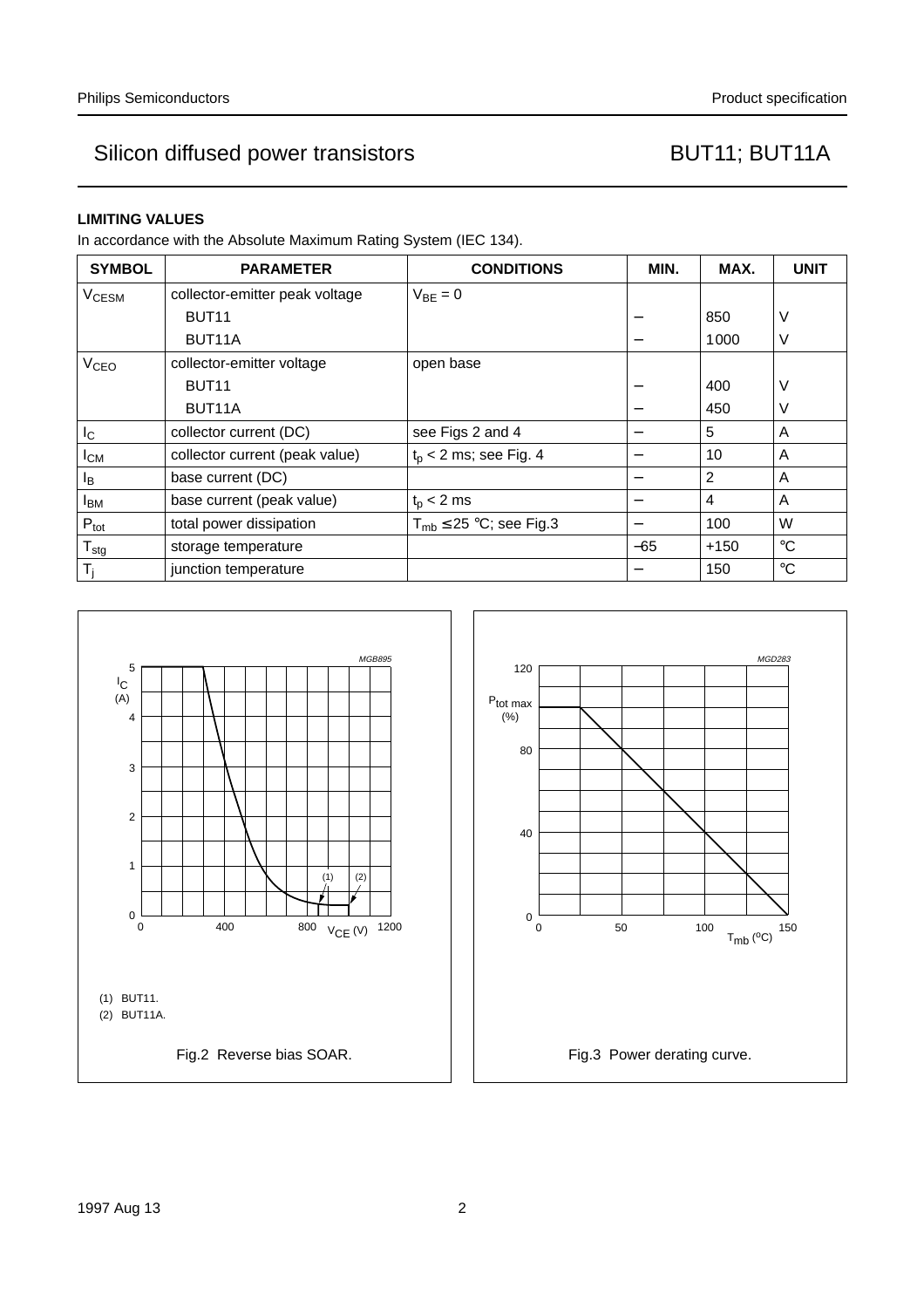## **CHARACTERISTICS**

 $T_i = 25$  °C unless otherwise specified.

| <b>SYMBOL</b>           | <b>PARAMETER</b>                            | <b>CONDITIONS</b>                                                          | MIN.                     | TYP.                     | MAX.                     | <b>UNIT</b> |
|-------------------------|---------------------------------------------|----------------------------------------------------------------------------|--------------------------|--------------------------|--------------------------|-------------|
| V <sub>CEOsust</sub>    | collector-emitter sustaining voltage        | $I_C = 100$ mA; $I_{Boff} = 0$ ; L = 25 mH; see                            |                          |                          |                          |             |
|                         | BUT <sub>11</sub>                           | Figs 5 and 6                                                               | 400                      |                          |                          | V           |
|                         | BUT11A                                      |                                                                            | 450                      |                          | $\overline{\phantom{0}}$ | V           |
| $V_{CEsat}$             | collector-emitter saturation voltage        |                                                                            |                          |                          |                          |             |
|                         | BUT <sub>11</sub>                           | $I_C = 3$ A; $I_B = 600$ mA; see Figs 7 and 9                              |                          | $\overline{\phantom{0}}$ | 1.5                      | V           |
|                         | BUT <sub>11</sub> A                         | $I_C = 2.5$ A; $I_B = 500$ mA; see                                         | $\overline{\phantom{0}}$ | $\qquad \qquad -$        | 1.5                      | V           |
|                         |                                             | Figs 7 and 9                                                               |                          |                          |                          |             |
| V <sub>BEsat</sub>      | base-emitter saturation voltage             |                                                                            |                          |                          |                          |             |
|                         | BUT <sub>11</sub>                           | $I_C = 3$ A; $I_B = 0.6$ A; see Fig.7                                      |                          |                          | 1.3                      | V           |
|                         | BUT11A                                      | $I_C = 2.5$ A; $I_B = 0.5$ A; see Fig.7                                    |                          |                          | 1.3                      | $\vee$      |
| $I_{CES}$               | collector-emitter cut-off current           | $V_{CE}$ = $V_{CESMmax}$ ; $V_{BE}$ = 0; note 1                            | $\overline{\phantom{0}}$ | $\overline{\phantom{0}}$ | 1                        | mA          |
|                         |                                             | $V_{CE} = V_{CESMmax}$ ; $V_{BE} = 0$ ; T <sub>i</sub> = 125 °C;<br>note 1 | $\overline{\phantom{0}}$ |                          | $\overline{2}$           | mA          |
| <b>I</b> <sub>EBO</sub> | emitter-base cut-off current                | $V_{EB} = 9 V; I_C = 0$                                                    | $\overline{\phantom{0}}$ |                          | 10                       | mA          |
| $h_{FE}$                | DC current gain                             | $V_{CE} = 5 V$ ; $I_C = 5 mA$ ; see Fig.10                                 | 10                       | 18                       | 35                       |             |
|                         |                                             | $V_{CE} = 5 V$ ; $I_C = 500$ mA; see Fig.10                                | 10                       | 20                       | 35                       |             |
|                         | Switching times resistive load (see Fig.12) |                                                                            |                          |                          |                          |             |
| $t_{on}$                | turn-on time                                |                                                                            |                          |                          |                          |             |
|                         | BUT <sub>11</sub>                           | $I_{Con} = 3$ A; $I_{Bon} = -I_{Boff} = 600$ mA                            |                          |                          | 1                        | μs          |
|                         | BUT <sub>11</sub> A                         | $I_{Con}$ = 2.5 A; $I_{Bon}$ = $-I_{Boff}$ = 500 mA                        | $\overline{\phantom{0}}$ | $\overline{\phantom{0}}$ | 1                        | μs          |
| $t_{\rm s}$             | storage time                                |                                                                            |                          |                          |                          |             |
|                         | BUT <sub>11</sub>                           | $I_{Con} = 3$ A; $I_{Bon} = -I_{Boff} = 600$ mA                            | $\overline{\phantom{0}}$ | $\overline{\phantom{0}}$ | 4                        | μs          |
|                         | BUT11A                                      | $I_{Con} = 2.5$ A; $I_{Bon} = -I_{Boff} = 500$ mA                          | $\overline{\phantom{0}}$ |                          | 4                        | μs          |
| $t_{f}$                 | fall time                                   |                                                                            |                          |                          |                          |             |
|                         | BUT <sub>11</sub>                           | $I_{Con} = 3$ A; $I_{Bon} = -I_{Boff} = 600$ mA                            |                          |                          | 0.8                      | μs          |
|                         | BUT11A                                      | $I_{Con}$ = 2.5 A; $I_{Bon}$ = $-I_{Boff}$ = 500 mA                        | $\overline{\phantom{0}}$ | $\overline{\phantom{0}}$ | 0.8                      | μs          |
|                         | Switching times inductive load (see Fig.14) |                                                                            |                          |                          |                          |             |
| $t_{s}$                 | storage time                                |                                                                            |                          |                          |                          |             |
|                         | BUT11                                       | $I_{Con} = 3$ A; $I_{Bon} = 600$ mA                                        |                          | 1.1                      | 1.4                      | μs          |
|                         |                                             | $I_{Con}$ = 3 A; $I_{Bon}$ = 600 mA; T <sub>i</sub> = 100 °C               |                          | 1.2                      | 1.5                      | μs          |
|                         | BUT11A                                      | $I_{Con} = 2.5$ A; $I_{Bon} = 500$ mA                                      |                          | 1.1                      | 1.4                      | μs          |
|                         |                                             | $I_{Con}$ = 2.5 A; $I_{Bon}$ = 500 mA; T <sub>j</sub> = 100 °C             |                          | 1.2                      | 1.5                      | μs          |
| $t_{\rm f}$             | fall time                                   |                                                                            |                          |                          |                          |             |
|                         | BUT <sub>11</sub>                           | $I_{Con} = 3 A; I_{Bon} = 600 mA$                                          |                          | 80                       | 150                      | ns          |
|                         |                                             | $I_{Con} = 3$ A; $I_{Bon} = 600$ mA; $T_i = 100$ °C                        |                          | 140                      | 300                      | ns          |
|                         | BUT <sub>11</sub> A                         | $I_{Con}$ = 2.5 A; $I_{Bon}$ = 500 mA                                      |                          | 80                       | 150                      | ns          |
|                         |                                             | $I_{Con}$ = 2.5 A; $I_{Bon}$ = 500 mA; T <sub>j</sub> = 100 °C             |                          | 140                      | 300                      | ns          |

## **Note**

1. Measured with a half-sinewave voltage (curve tracer).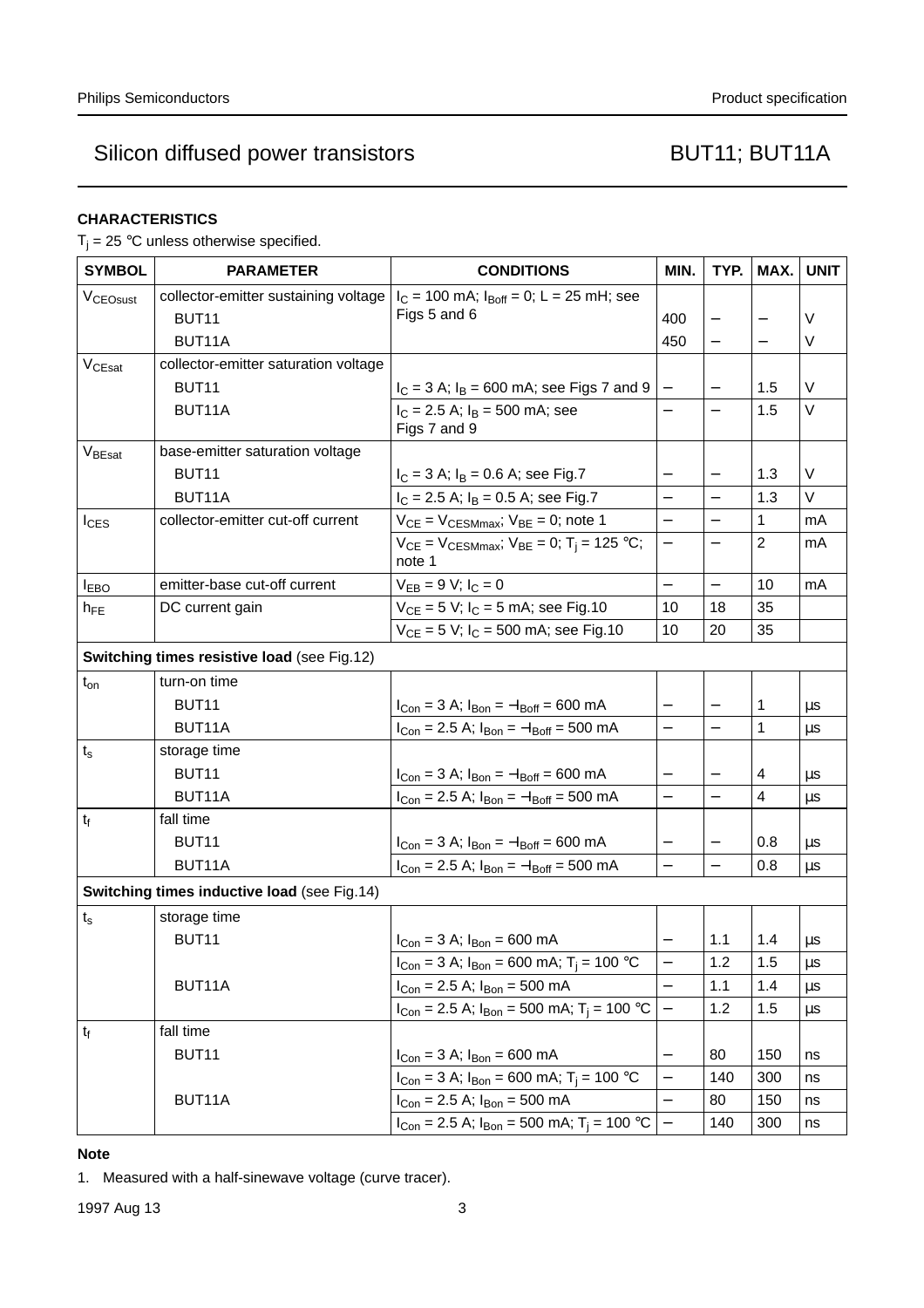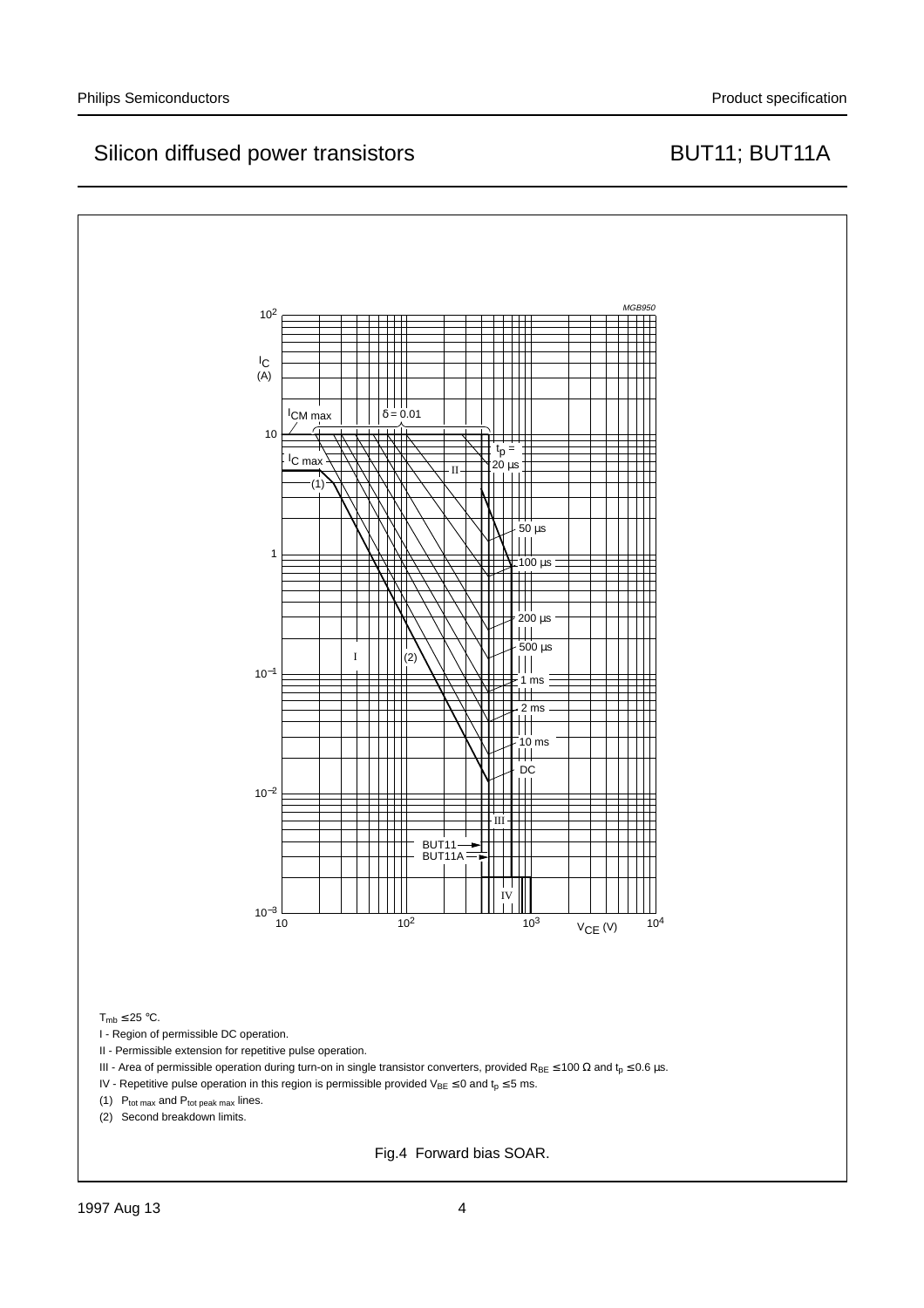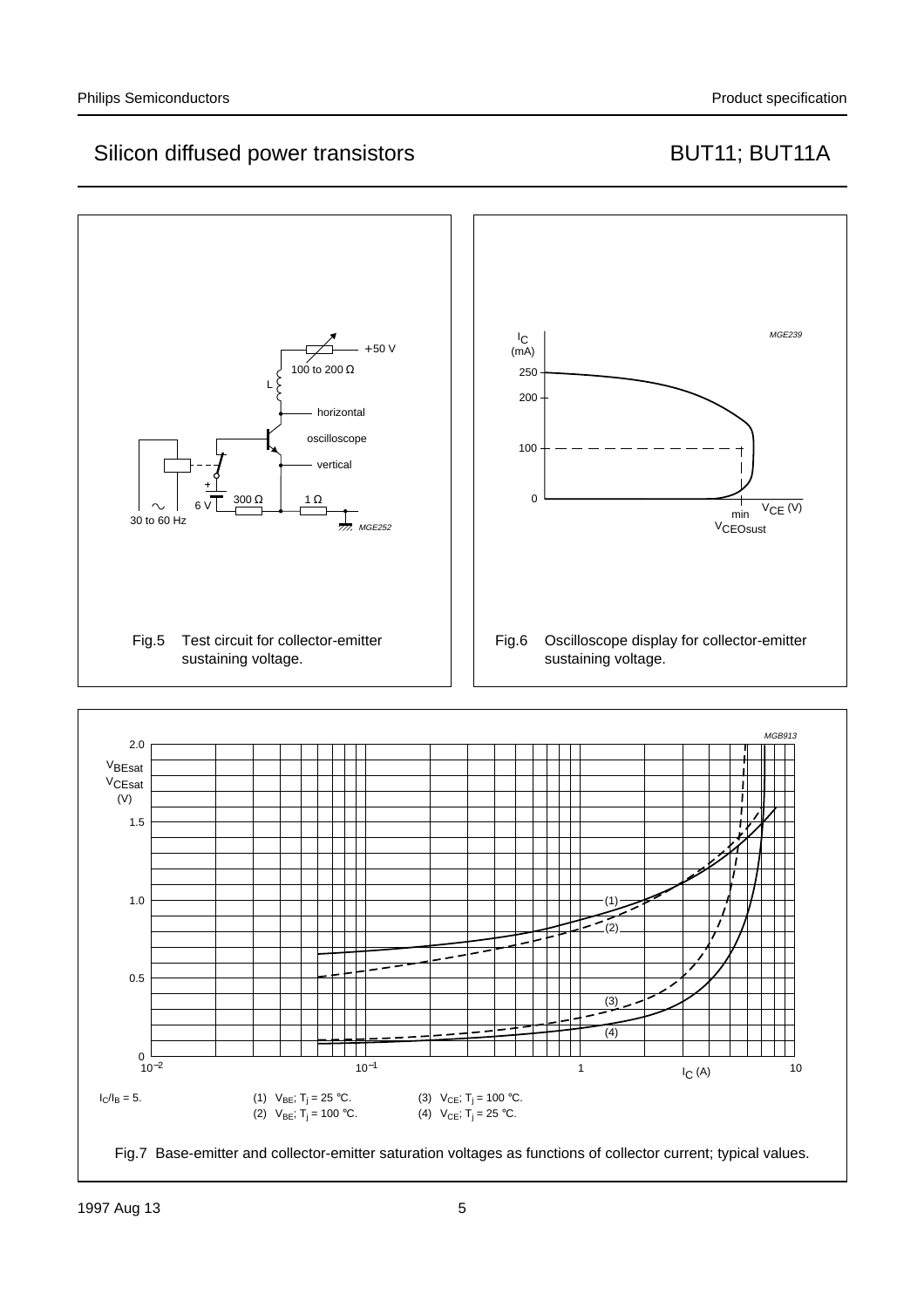



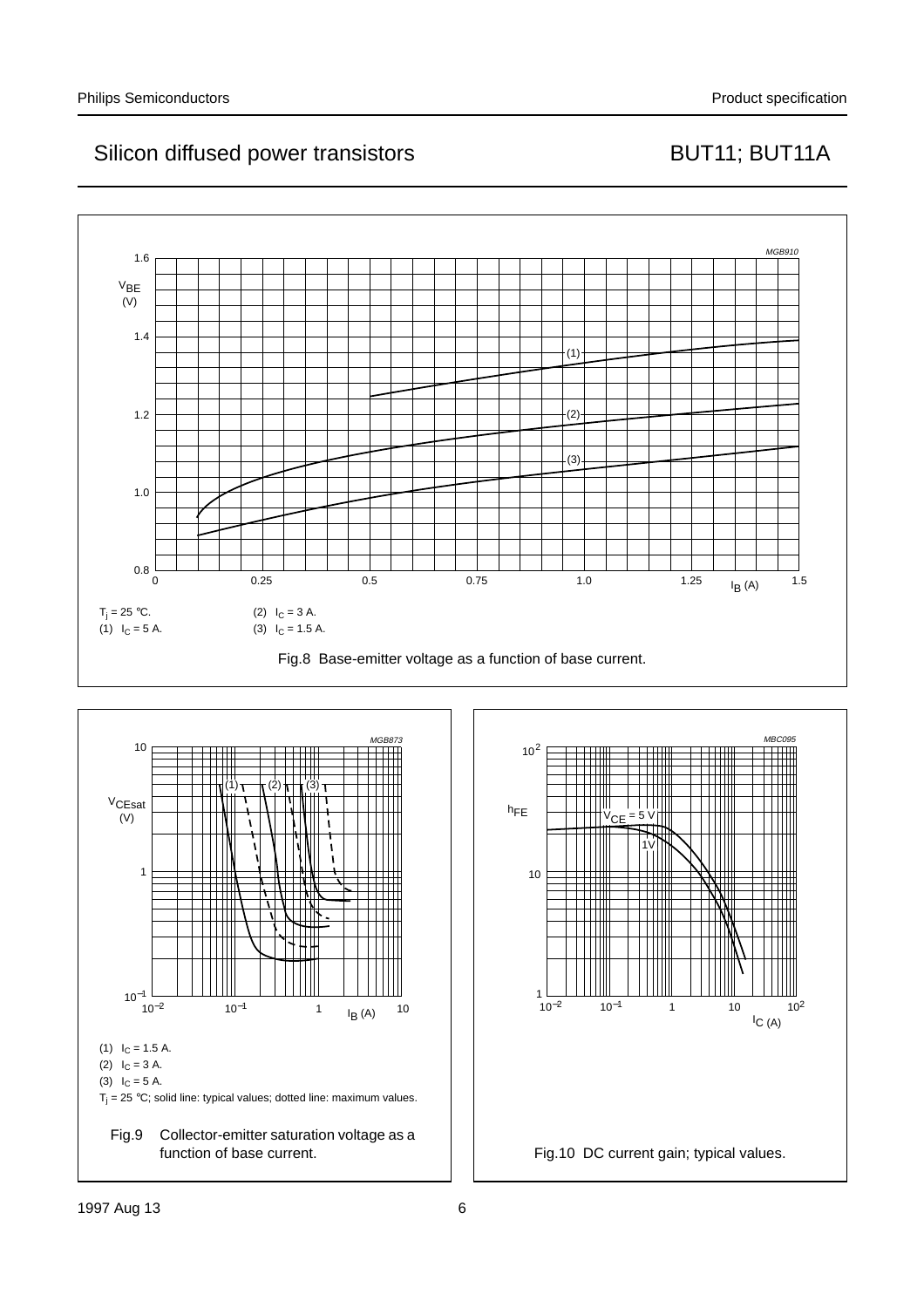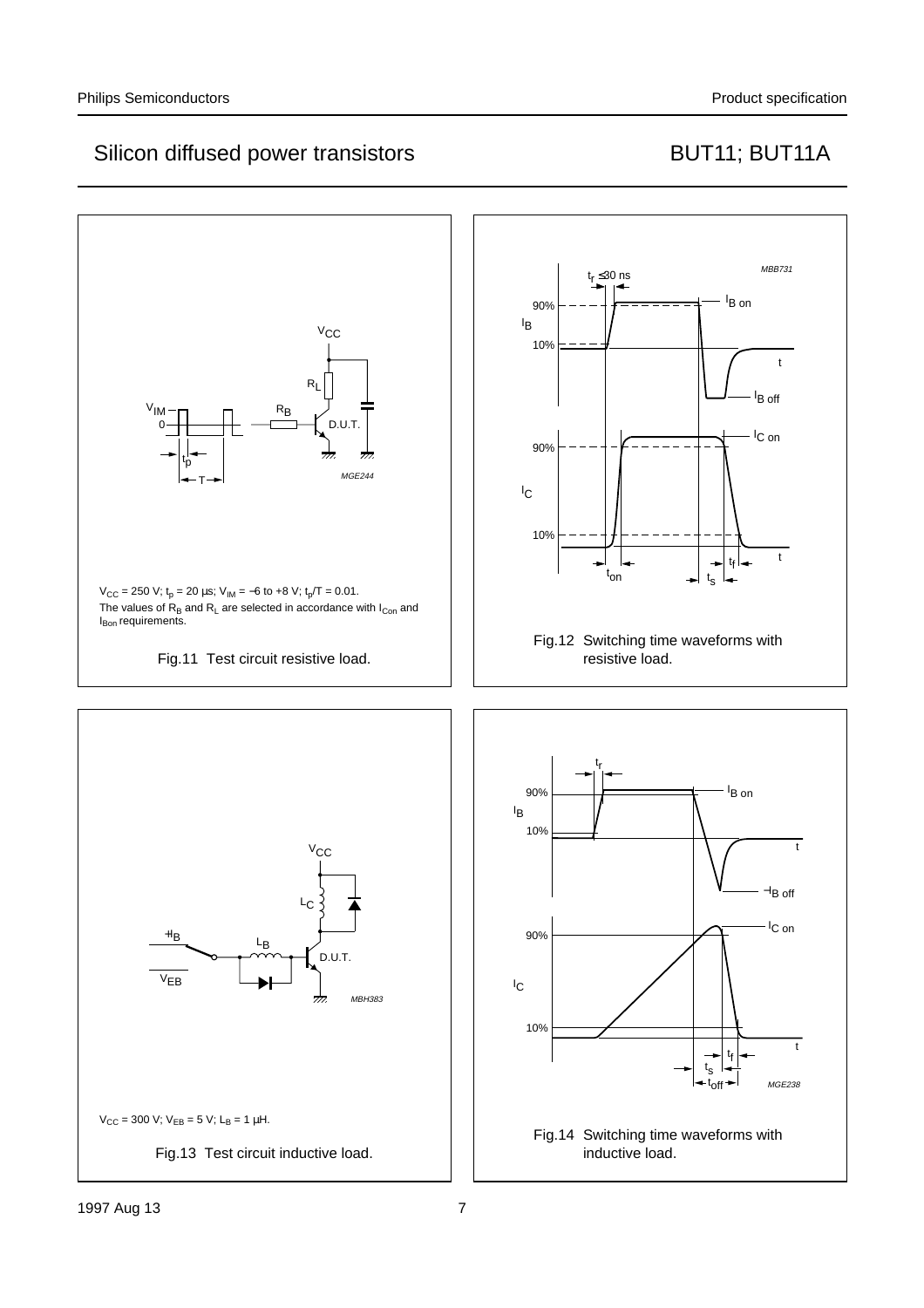## **PACKAGE OUTLINE**

|             | Plastic single-ended package; heatsink mounted; 1 mounting hole; 3-lead TO-220 |                |                |                                |                          |                                 |                                            |                                                                               |                                   |                 |                  |                     |                          |                                      |            | <b>SOT78</b>      |
|-------------|--------------------------------------------------------------------------------|----------------|----------------|--------------------------------|--------------------------|---------------------------------|--------------------------------------------|-------------------------------------------------------------------------------|-----------------------------------|-----------------|------------------|---------------------|--------------------------|--------------------------------------|------------|-------------------|
|             | DIMENSIONS (mm are the original dimensions)                                    |                |                | $D_1$<br>D<br>$L_2^{(1)}$<br>Ŧ | $b_1$ $\rightarrow$<br>↠ | Е<br>P<br>1<br>$\overline{e}$ + | $\mathbf 2$<br>3<br>$\vert e \vert$ +<br>0 | q<br>$\overline{\textbf{1}}$<br>$L_1$<br>- b<br><b>Louisian and community</b> | $\,$ 5 $\,$<br>scale              | $10 \text{ mm}$ | ↠                | $\mathsf Q$         | $+A_1$<br>$\leftarrow$ c |                                      |            |                   |
| <b>UNIT</b> | Α                                                                              | A <sub>1</sub> | $\bold{b}$     | b <sub>1</sub>                 | $\mathbf c$              | D                               | $D_1$                                      | Е                                                                             | $\mathbf{e}% _{t}\left( t\right)$ | L               | L <sub>1</sub>   | $L_2^{(1)}$<br>max. | P                        | q                                    | Q          |                   |
| mm          | 4.5<br>4.1                                                                     | 1.39<br>1.27   | $0.9\,$<br>0.7 | $1.3$<br>1.0                   | $0.7\,$<br>0.4           | 15.8<br>15.2                    | 6.4<br>5.9                                 | 10.3<br>9.7                                                                   | 2.54                              | 15.0<br>13.5    | $3.30\,$<br>2.79 | 3.0                 | $3.8\,$<br>3.6           | 3.0<br>2.7                           | 2.6<br>2.2 |                   |
| <b>Note</b> |                                                                                |                |                |                                |                          |                                 |                                            |                                                                               |                                   |                 |                  |                     |                          |                                      |            |                   |
|             | 1. Terminals in this zone are not tinned.                                      |                |                |                                |                          |                                 |                                            |                                                                               |                                   |                 |                  |                     |                          |                                      |            |                   |
|             | <b>OUTLINE</b><br><b>VERSION</b>                                               |                | <b>IEC</b>     |                                |                          | <b>JEDEC</b>                    |                                            | <b>REFERENCES</b>                                                             | <b>EIAJ</b>                       |                 |                  |                     |                          | <b>EUROPEAN</b><br><b>PROJECTION</b> |            | <b>ISSUE DATE</b> |
|             | SOT78                                                                          |                |                |                                |                          | TO-220                          |                                            |                                                                               |                                   |                 |                  |                     |                          | ⊕                                    |            | 97-06-11          |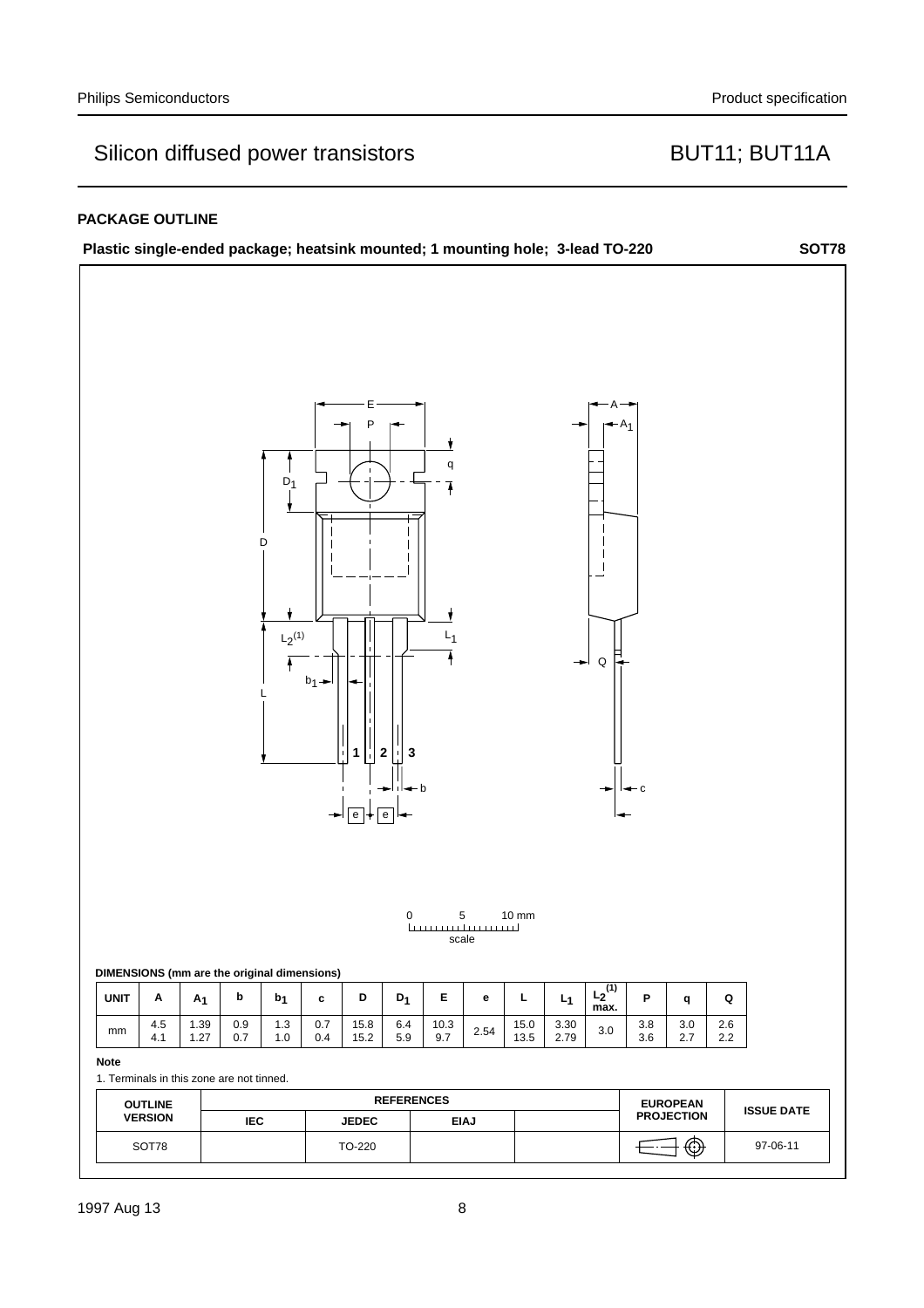## **DEFINITIONS**

| Data sheet status                                                                                                                                                                                                                                                                                                                                                                                                                                                  |                                                                                       |  |  |  |  |  |  |
|--------------------------------------------------------------------------------------------------------------------------------------------------------------------------------------------------------------------------------------------------------------------------------------------------------------------------------------------------------------------------------------------------------------------------------------------------------------------|---------------------------------------------------------------------------------------|--|--|--|--|--|--|
| Objective specification                                                                                                                                                                                                                                                                                                                                                                                                                                            | This data sheet contains target or goal specifications for product development.       |  |  |  |  |  |  |
| Preliminary specification                                                                                                                                                                                                                                                                                                                                                                                                                                          | This data sheet contains preliminary data; supplementary data may be published later. |  |  |  |  |  |  |
| Product specification                                                                                                                                                                                                                                                                                                                                                                                                                                              | This data sheet contains final product specifications.                                |  |  |  |  |  |  |
| <b>Limiting values</b>                                                                                                                                                                                                                                                                                                                                                                                                                                             |                                                                                       |  |  |  |  |  |  |
| Limiting values given are in accordance with the Absolute Maximum Rating System (IEC 134). Stress above one or<br>more of the limiting values may cause permanent damage to the device. These are stress ratings only and operation<br>of the device at these or at any other conditions above those given in the Characteristics sections of the specification<br>is not implied. Exposure to limiting values for extended periods may affect device reliability. |                                                                                       |  |  |  |  |  |  |
| <b>Application information</b>                                                                                                                                                                                                                                                                                                                                                                                                                                     |                                                                                       |  |  |  |  |  |  |
| Where application information is given, it is advisory and does not form part of the specification.                                                                                                                                                                                                                                                                                                                                                                |                                                                                       |  |  |  |  |  |  |

## **LIFE SUPPORT APPLICATIONS**

These products are not designed for use in life support appliances, devices, or systems where malfunction of these products can reasonably be expected to result in personal injury. Philips customers using or selling these products for use in such applications do so at their own risk and agree to fully indemnify Philips for any damages resulting from such improper use or sale.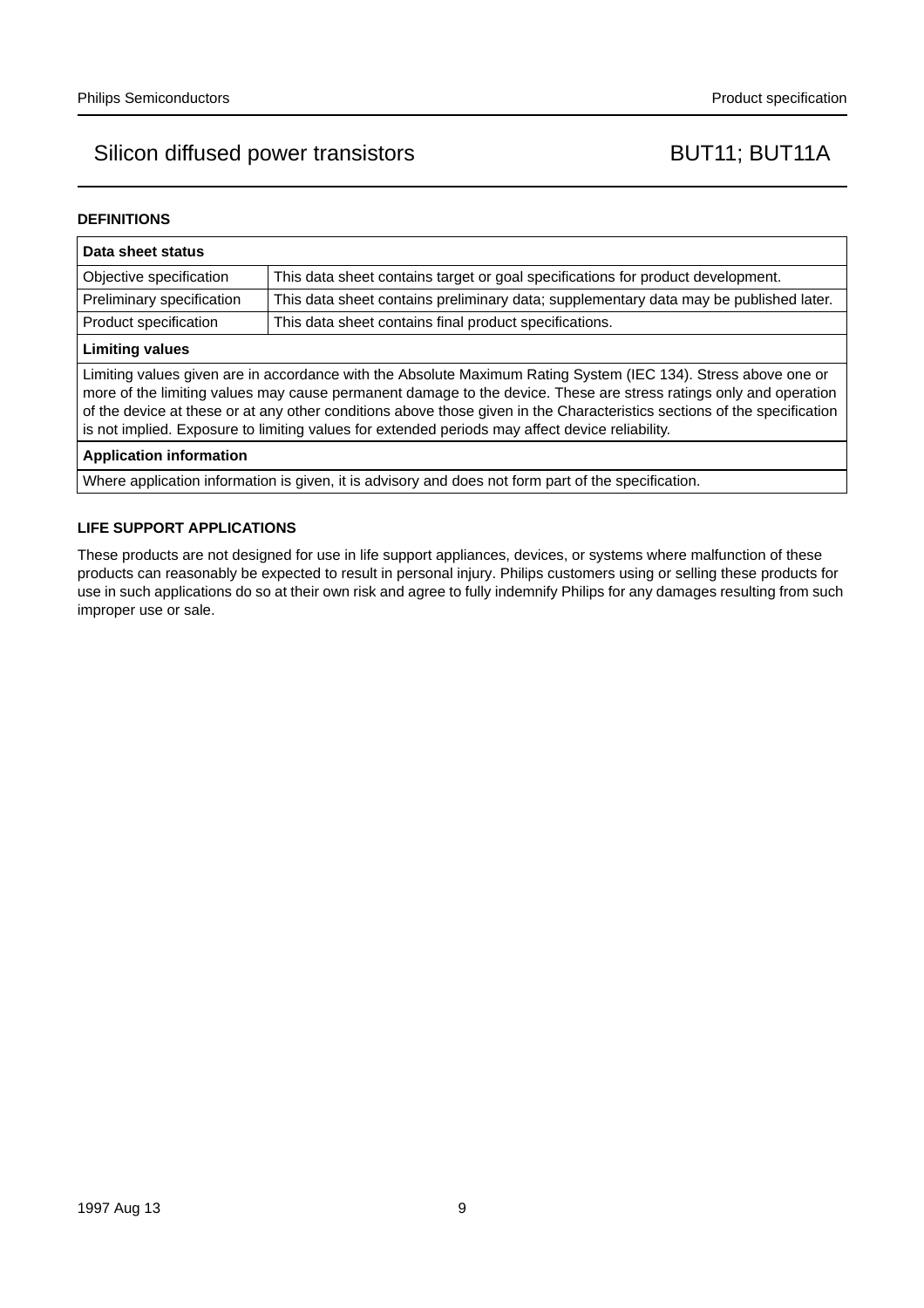**NOTES**